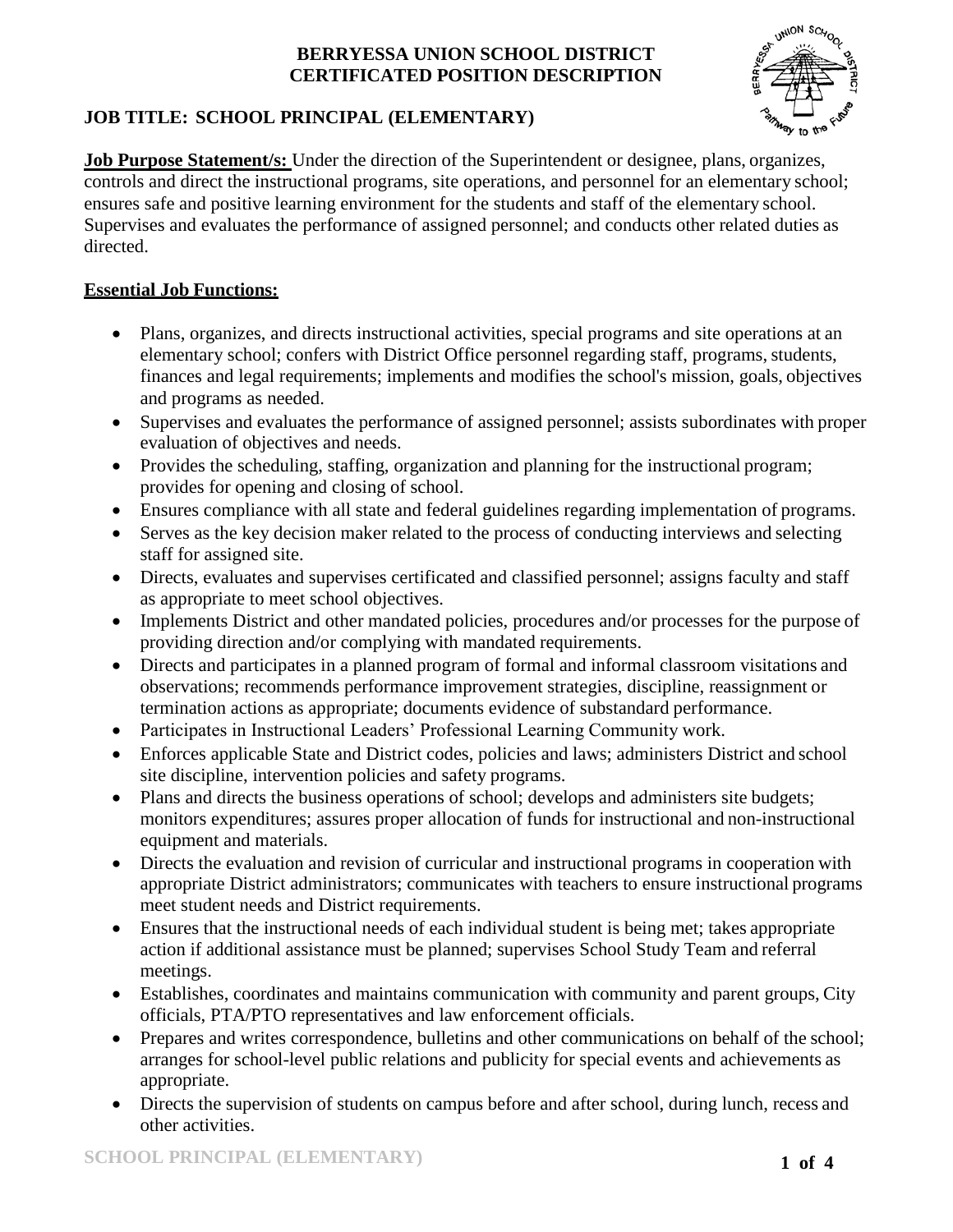

# **JOB TITLE: SCHOOL PRINCIPAL (ELEMENTARY)**

- Disciplines students according to established guidelines. Ensure the health, safety and welfare of students; oversees attendance, behavior management, counseling, guidance and other student support services; provides individual academic and personal counseling to students and parents.
- Coordinates the maintenance operations of the school site; ensures proper management, replacement, repair, maintenance and inventory of materials, equipment, buildings and grounds.
- Directs the implementation of staff development and in-service training; updates staff on revised policies and procedures and implements changes.
- Attends, conducts and chairs a variety of meetings with faculty, parents and community representatives; responds to and resolves parent, student and staff complaints; represents the school at Board, District and community functions.
- Plans, implements and maintains compliance of a variety of District, County, State and federallymandated programs; prepares and maintains records and reports regarding student attendance, welfare, discipline, safety and academic achievement.
- Directs the maintenance of comprehensive and complex files pertaining to school personnel, plant facilities, inventories, financial information and contracts; directs the maintenance of student and staff records at the site.
- Performs other related duties as assigned.

# **Job Requirements – Qualifications**

*To perform this job successfully, an individual must be able to perform each essential duty satisfactorily. The requirements listed below are representative of the knowledge, skill, and/or ability required. Reasonable accommodations may be made to enable individuals with disabilities to perform the essential functions.*

# **Education and Experience Requirements:**

- Masters Degree from an accredited College or University
- Must possess a valid California Administrative credential.
- A minimum of five years of successful experience in education (teaching preferred).
- Must have experience with diverse student and community populations.

# **Knowledge and Abilities:**

# **KNOWLEDGE OF:**

- Elementary Curriculum and Instruction.
- Legal mandates, applicable sections of the Education Code, District policies and regulations, general labor relations, laws, practices and procedures and financial and statistical record-keeping techniques.
- Principles, trends, methods, strategies, practices and procedures pertaining to classroommanagement.
- California Standards for the Teacher Profession and the California Standards for Educational Leaders.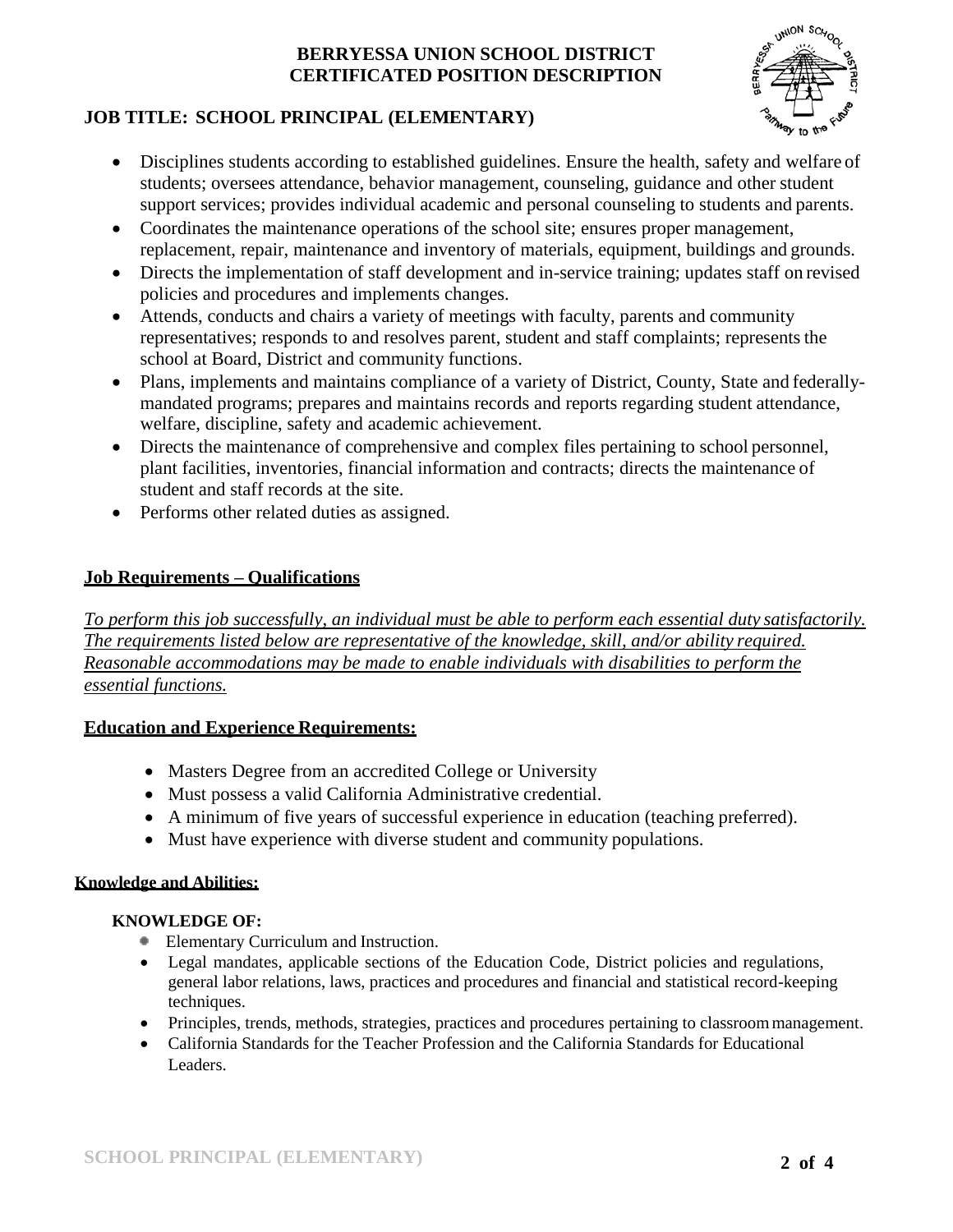

# **JOB TITLE: SCHOOL PRINCIPAL (ELEMENTARY)**

- General education, categorical programs and laws, codes, rules and regulations related to areas of responsibility.
- Modern data management, storage and retrieval systems.
- Effective communication and public and employee relations strategies, methods and techniques.
- Effective classroom and instructional practices.

# **ABILITY TO:**

- Work in a fast-paced environment with frequent interruptions.
- Plan, organize, direct and manage an elementary school campus.
- Analyze organizational problems, develop alternative solutions and make/recommend sound and timely decisions.
- Assure compliance with applicable district policies, regulations, rules and procedures and State and Federal laws, codes and regulations.
- Maintain confidentiality of records and privileged communications
- Communicate effectively both orally and in writing including preparation and delivery of oral presentations.
- Accurately interpret and administer legal mandates, policies, regulations and negotiated agreements.
- Read, interpret, apply and explain rules, regulations, policies and procedures.
- Ability to establish and maintain effective relationships with a wide variety of groups and individuals.
- Train, supervise and evaluate assigned staff.
- Prepare, administer and monitor assigned budgets.
- Maintain current knowledge of program rules, regulations, requirements and restrictions.
- Analyze situations accurately and adopt an effective course of action.
- Work independently with little direction.
- Meet schedules and timelines.
- Operate a computer terminal to enter data, maintain records and generate reports.
- Plan, coordinate and provide staff training.
- Provide leadership and stability for continuity of services.
- Drive a vehicle to carry out duties and responsibilities of the position.

#### **Working Conditions:**

#### **ENVIRONMENT:**

*The work environment characteristics here are representative of those an employee encounters while performing the essential functions of this job. Reasonable accommodations may be made to enable individuals with disabilities to perform the essential functions.*

- Indoor
- Office environment
- Subject to driving to off-site locations to conduct work.

The noise in these environments is quiet to loud depending upon the activity in the particular part of theday.